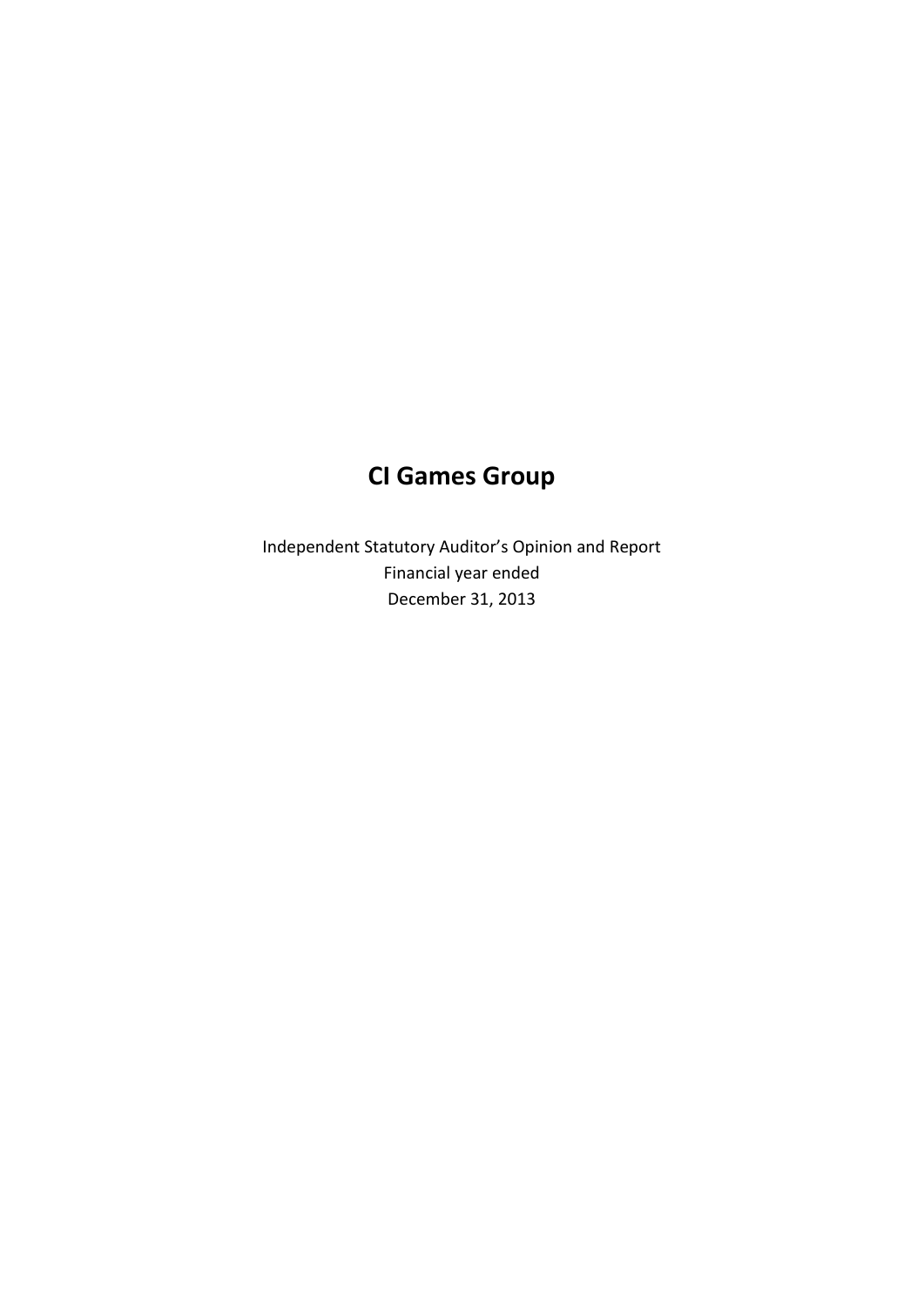

**CSWP Audyt Spółka z ograniczoną odpowiedzialnością Sp. k.** ul. Nowy Świat 49 00-042 Warsaw, Poland tel. +48 22 101 20 01 fax: +48 22 100 59 94 www.cswp.pl

#### **INDEPENDENT STATUTORY AUDITOR'S OPINION**

To the Shareholders and Supervisory Board of CI Games S.A.

We reviewed the enclosed consolidated financial statements of the group whose Parent is CI Games S.A., having its registered office in Warsaw, ul. Puławska 182 (the Parent), which consist of the consolidated balance sheet drawn up as at December 31, 2013, consolidated statement of profit and loss, consolidated statement of comprehensive income, consolidated statement of changes in equity and consolidated statement of cash flows for the period from January 1, 2013 to December 31, 2013, together with notes to the financial statements.

The Parent's management is responsible for drawing up the financial statements and report on the Group's operations in accordance with legal regulations.

The Parent's Management Board and members of the Supervisory Board or other supervisory body are required to ensure that the consolidated financial statements and report on the Group's operations fulfill the requirements provided for in the Accounting Act of September 29, 1994 (Polish Journal of Laws of 2009, no. 152, item 1223 as amended), hereinafter referred to as the "Polish Accounting Act".

Our objective was to audit and express an opinion on whether the consolidated financial statements are compliant with the Group's required accounting principles (policy), whether they reliably and clearly present all significant aspects of the financial situation, asset position and financial result of the Group.

We audited the consolidated financial statements in accordance with the following:

- 1) Section 7 of the Polish Accounting Act;
- 2) National financial audit standards issued by the National Chamber of Statutory Auditors in Poland.

We planned and carried out the audit of the consolidated financial statements in such manner as to gain the rational certainty necessary for us to express an opinion on the statements. In particular, the audit covered verification of the accounting principles (policies) and significant estimates applied by the Parent and examination, primarily on a test basis, of evidence supporting the figures and disclosures in the consolidated financial statements, together with an overview of the consolidated financial statements.

We consider that the audit provided us with sufficient basis to provide an opinion.

In our opinion, the audited consolidated financial statements, in all significant aspects:

- a) give a true and accurate view of all information significant for assessment of the Group's financial situation and asset position as at December 31, 2013, as well as its financial result for the financial year January 1 to December 31, 2013,
- b) were drawn up in accordance with International Accounting Standards, International Financial Reporting Standards and associated interpretations published in the form of European Commission regulations, and where not governed by such standards then appropriate to the requirements of the Polish Accounting Act and secondary legislation issued on its basis, and also pursuant to correctly maintained accounts,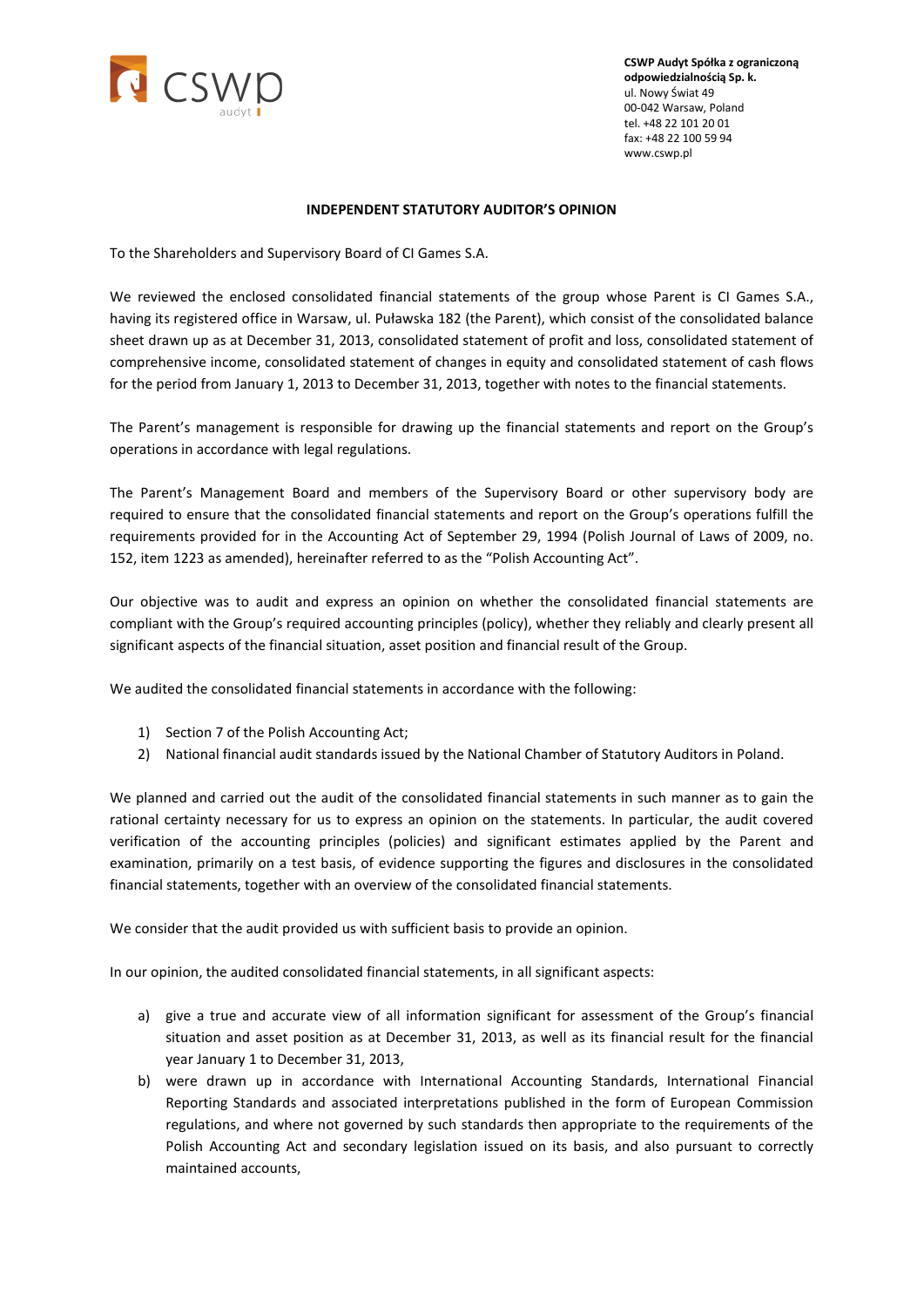

c) are compliant with the provisions of law binding on the Group which impact the content of financial statements.

Without raising reservations as to the correctness and accuracy of the audited consolidated financial statements, we point out the Management Board's assumptions regarding the Group's status as a going concern, as presented in point 2 c) of the introduction to the financial statements.

The management report on the Group's operations is complete in the meaning of art. 49, sec. 2 of the Polish Accounting Act and complies with the Ordinance of the Minister of Finance of February 19, 2009 on current and periodic information provided by issuers of securities and the conditions for recognizing information required by the law of a non-member state as equivalent (Polish Journal of Laws of 2009, no. 33, item 259), and the information contained in it, as sourced from the audited consolidated financial statements, is compliant therewith.

[signature] Statutory Auditor no. 11505 Jędrzej Szalacha Lead Statutory Auditor conducting the audit

CSWP Audyt Spółka z ograniczoną odpowiedzialnością Sp. k.

Entity authorized to audit financial statements, entered into the list of authorized entities, no. 3767, held by the National Chamber of Statutory Auditors.

Warsaw, March 21, 2014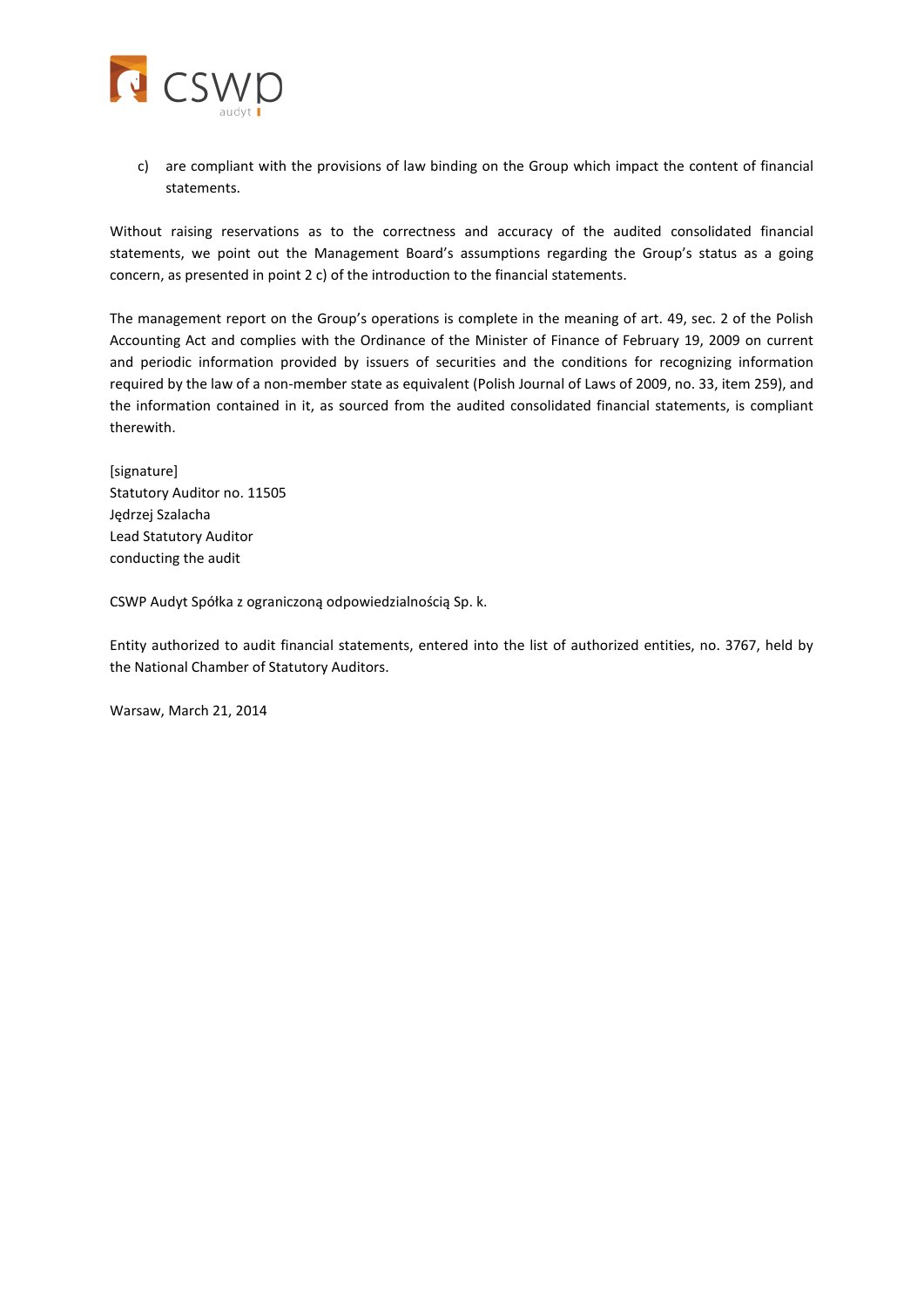# **CI Games Group**

Report on Audit of the Financial Statements Financial year ended December 31, 2013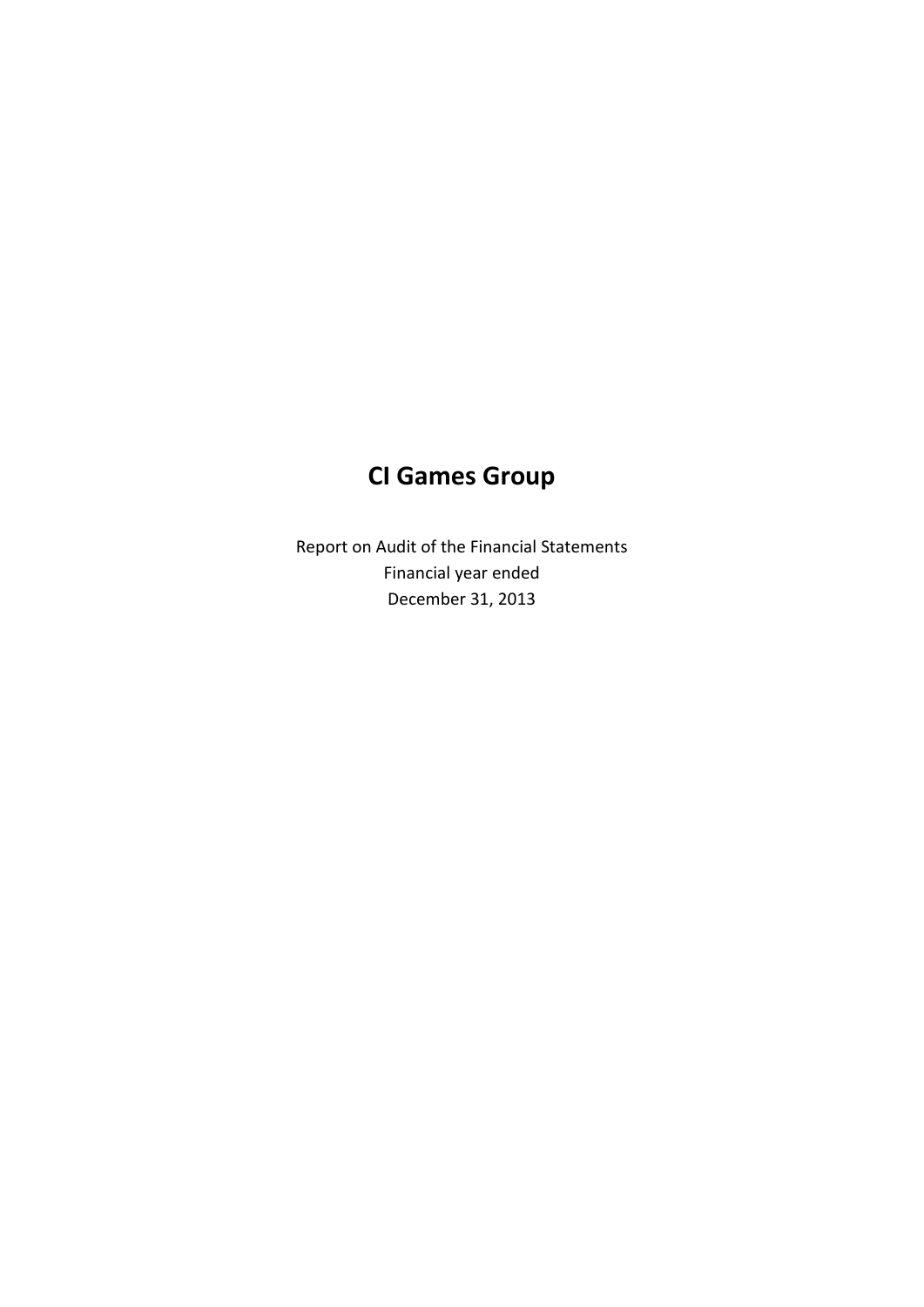

# **CONTENTS**

| 3.3. Information on the agreement on provision of assurance services, audit dates and independence  10 |  |
|--------------------------------------------------------------------------------------------------------|--|
|                                                                                                        |  |
|                                                                                                        |  |
|                                                                                                        |  |
|                                                                                                        |  |
|                                                                                                        |  |
|                                                                                                        |  |
|                                                                                                        |  |
|                                                                                                        |  |
|                                                                                                        |  |
|                                                                                                        |  |
|                                                                                                        |  |
|                                                                                                        |  |
| 5. Notes to the consolidated financial statements and report on the Group's operations 17              |  |
|                                                                                                        |  |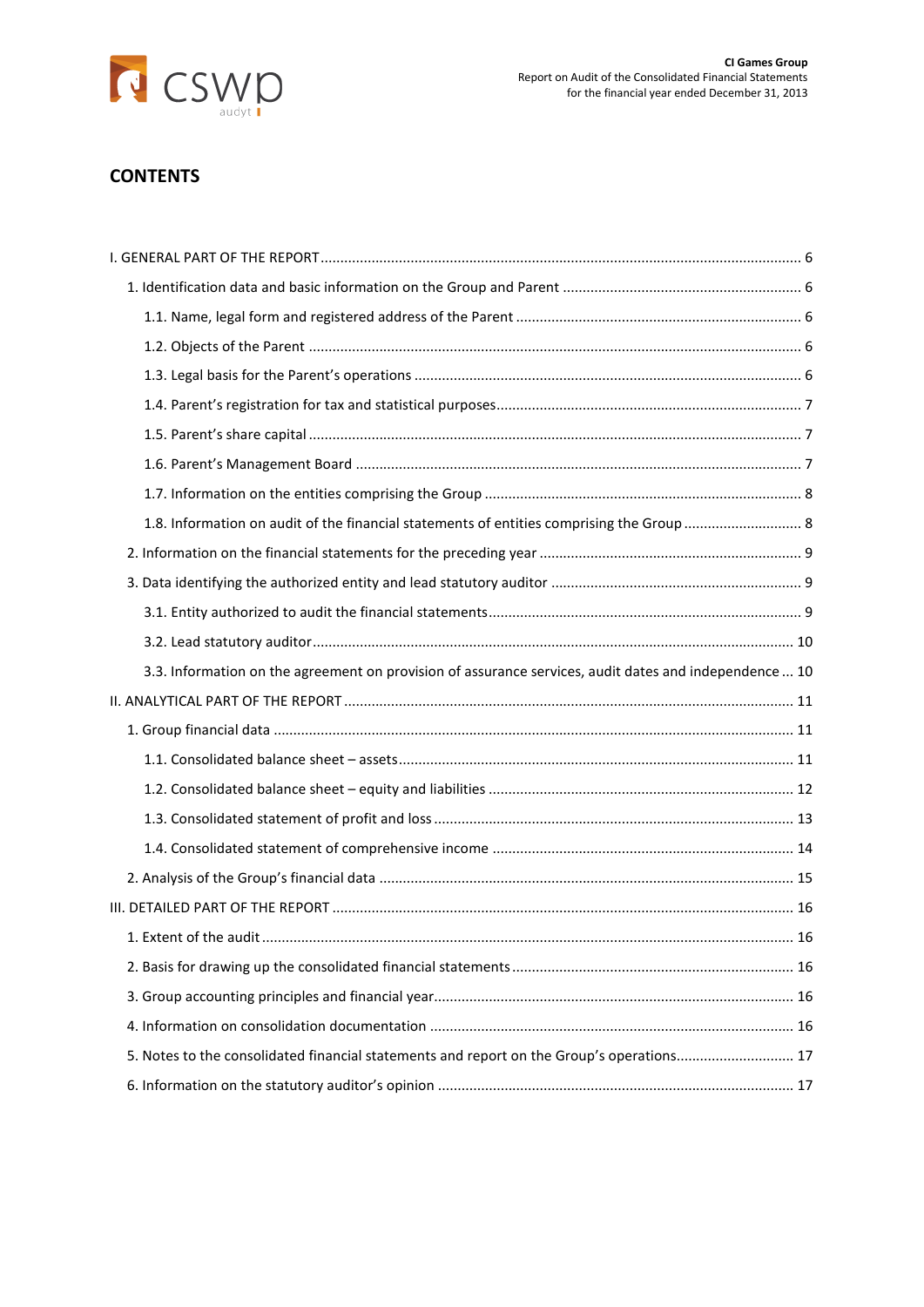

# <span id="page-5-0"></span>**I. GENERAL PART OF THE REPORT**

## <span id="page-5-1"></span>**1. Identification data and basic information on the Group and Parent**

#### <span id="page-5-2"></span>**1.1. Name, legal form and registered address of the Parent**

CI Games S.A. ul. Puławska 182 03-821 Warsaw, Poland Hereinafter the Company or Parent

#### <span id="page-5-3"></span>**1.2. Objects of the Parent**

In accordance with the Parent's articles of incorporation, its principal objects are:

- manufacture of electronic games, including computer games,
- manufacture of computer media;
- production of audio recordings, video recordings and reproduction of computer media;
- retail sale of computer games, audio recordings, video recordings and computer media;
- computer hardware and software advisory;
- software distribution;
- advertising;
- wholesale of electronic games, audio recordings, video recordings and computer media;
- publishing activity;
- printing activity;
- retail sale of books, newspapers and written material;
- retail sale outside of a network of stores;
- data processing;
- database activity:
- activity connected with film and the video industry;
- other forms of education not elsewhere classified;
- recruitment and provision of personnel;
- commercial activity not elsewhere classified;
- research and development work in technical sciences.

#### <span id="page-5-4"></span>**1.3. Legal basis for the Parent's operations**

The Parent was formed through transformation from City Interactive Sp. z o.o. The resolution on transformation was adopted by the general meeting of City Interactive Sp. z o.o. on May 16, 2007. The duration of the Company is unlimited. The Company is registered at the District Court for the Capital City of Warsaw in Warsaw, 13<sup>th</sup> Commercial Division of the National Court Register, entry number KRS 0000282076.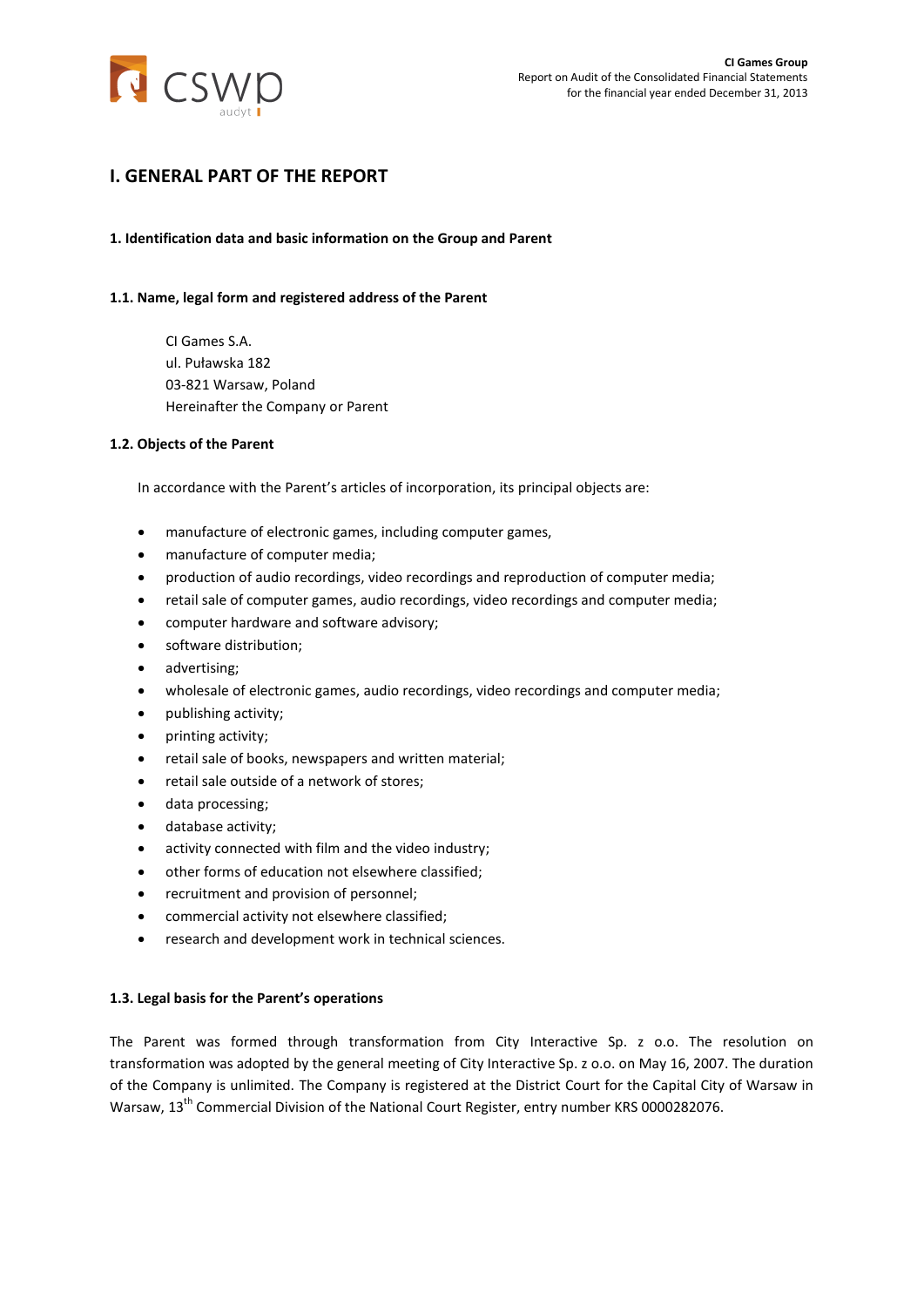

Pursuant to a resolution of the Ordinary General Meeting of Shareholders of April 23, 2013, the Parent's name was changed to CI Games S.A. Change of the Parent's name was registered by the District Court for the Capital City of Warsaw in Warsaw, 13<sup>th</sup> Commercial Division, on August 7, 2013.

## <span id="page-6-0"></span>**1.4. Parent's registration for tax and statistical purposes**

NIP (taxpayer identification number): 1181585759 REGON (statistical identification number): 017186320

#### <span id="page-6-1"></span>**1.5. Parent's share capital**

As at December 31, 2013, the Parent's share capital (registered and unregistered) was PLN 1 391 499.90, divided into 13 914 999 shares with a nominal value of PLN 0.10 each. Shares are not preferred shares.

Pursuant to a resolution of the Management Board of CI Games S.A. of December 4, 2013, the Company's share capital was increased by PLN 126 499.90 through the issue of 1 264 999 ordinary shares (not preferred) with a nominal value of PLN 0.10 each. The issue price per share was PLN 9. The subscription was private. The Management Board was authorized to increase the Company's share capital under issued capital pursuant to a resolution of the Extraordinary General Meeting of Shareholders of November 14, 2013. The share capital increase was registered by the District Court for the Capital City of Warsaw in Warsaw, 13<sup>th</sup> Commercial Division, on January 8, 2014. Pursuant to resolution 122/2014 of the Management Board of Giełda Papierów Wartościowych w Warszawie S.A., said board decided to introduce the shares, in a standard manner, to trading on the parallel market on February 6, 2014.

The Parent's shareholding structure as at December 31, 2013 was as follows (registered capital as at December 31, 2013, together with capital paid-up and taken-up as at December 31, 2013, but registered on January 8, 2014):

| Shareholder name        | Number of<br>shares | Nominal value of<br>shares (PLN<br>thousands) | <b>Number of votes</b><br>held $(\%)$ | Type of<br>shares |
|-------------------------|---------------------|-----------------------------------------------|---------------------------------------|-------------------|
| Marek Tymiński          | 6 356 357           | 635.6                                         | 45.7%                                 | Ordinary          |
| Quercus Parasolowy SFIO | 846 962             | 84.7                                          | 6.1%                                  | Ordinary          |
| <b>Others</b>           | 6711680             | 671.2                                         | 48.2%                                 | Ordinary          |
|                         | 13 914 999          | 1 3 9 1 .5                                    | 100%                                  |                   |

CI Games S.A. is parent of the CI Games Group, and draws up consolidated financial statements.

#### <span id="page-6-2"></span>**1.6. Parent's Management Board**

The Parent's Management Board performs management functions.

As at December 31, 2013, the Parent's Management Board comprised:

• Marek Tymiński – President of the Management Board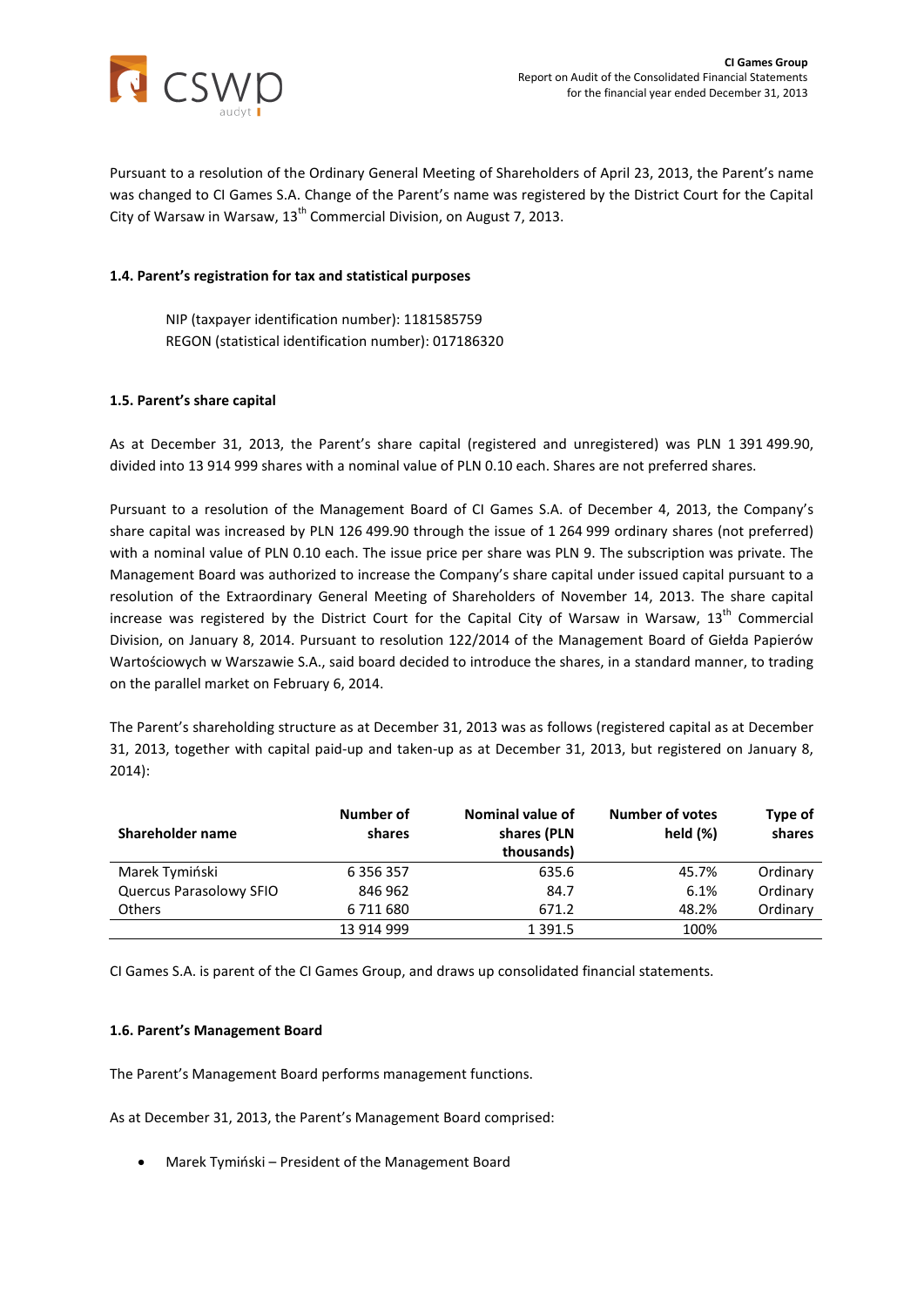

Andreas Jaeger resigned as Member of the Management Board on March 13, 2013.

## <span id="page-7-0"></span>**1.7. Information on the entities comprising the Group**

As at December 31, 2013, the CI Games Group comprised the following entities:

- CI Games S.A. parent,
- CI Games Germany GmbH wholly-owned subsidiary,
- CI Games USA Inc. wholly-owned subsidiary,
- Business Area Sp. z o.o. wholly-owned subsidiary,
- City Interactive Studio S.R.L. wholly-owned subsidiary,
- Business Area Spółka z ograniczoną odpowiedzialnością Spółka Jawna 99.99% interest held by CI Games S.A. 0.01% held by Business Area Sp. z o.o.,
- CI Games Cyprus Ltd. wholly-owned subsidiary,
- CI Games Spółka Akcyjna Spółka Jawna subsidiary of Business Area Spółka z ograniczoną odpowiedzialnością Spółka Jawna (99.99%), with 0.01% held by CI Games S.A.
- City Interactive Canada Inc. wholly-owned subsidiary,
- City Interactive Peru SAC 99%-owned subsidiary,
- City Interactive Jogos Electronics LTDA wholly-owned subsidiary (90% of shares held by CI Games S.A., 10% held by CI Games USA Inc.),
- City Interactive Mexico S.A. de C.V. wholly-owned subsidiary (95% of shares held by CI Games S.A., 5% held by CI Games USA Inc.).

The following entities with continuing operations were fully consolidated in the Group's consolidated financial statements drawn up for the financial year January 1 to December 31, 2013:

- CI Games S.A. parent,
- CI Games Germany GmbH subsidiary,
- CI Games USA Inc. subsidiary,
- Business Area Sp. z o.o. subsidiary,
- City Interactive Studio S.R.L. subsidiary,
- Business Area Spółka z ograniczoną odpowiedzialnością Spółka Jawna subsidiary,
- CI Games Cyprus Ltd. subsidiary,
- CI Games Spółka Akcyjna Spółka Jawna subsidiary.

Other entities within the Group were not subject to consolidated due to the fact that their financial data is immaterial from the viewpoint of evaluating the Group's financial position and/or their operations were discontinued and appropriate impairment losses and provisions were created at the Parent's level.

#### <span id="page-7-1"></span>**1.8. Information on audit of the financial statements of entities comprising the Group**

We conducted the audit of the financial statements of the Parent, CI Games S.A., for the financial year January 1 to December 31, 2013 and issued an unqualified opinion on March 21, 2014.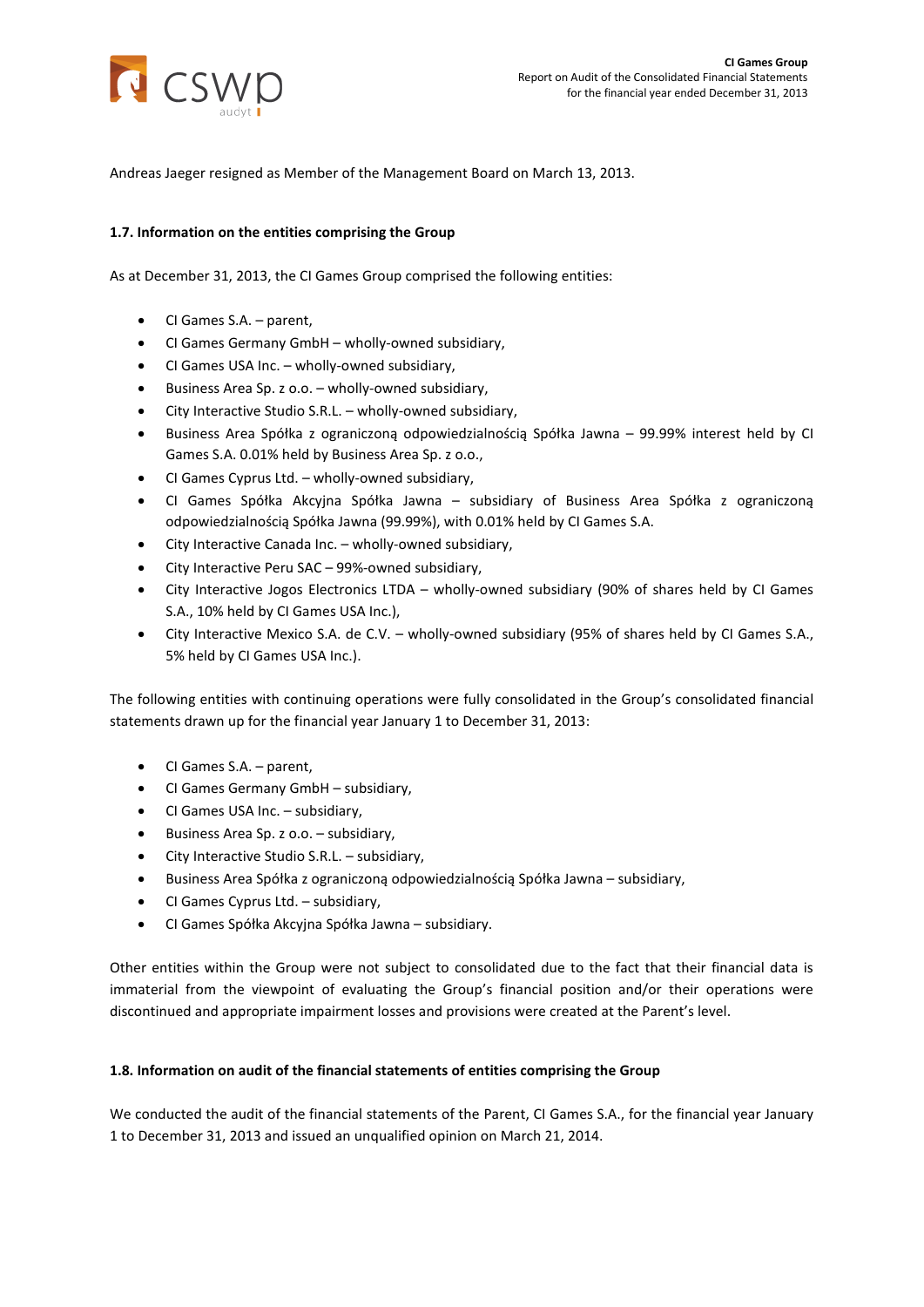

The financial statements of CI Games USA Inc. were audited by Tanton and Company LLP Accountants & Consultants (New York, USA) and the opinion of March 3, 2014 did not include any reservations.

The financial statements of other entities comprising the Group were not audited by a statutory auditor.

#### <span id="page-8-0"></span>**2. Information on the financial statements for the preceding year**

The CI Games Group's consolidated financial statements for the preceding financial year, i.e. the year ended December 31, 2012 were audited by CSWP Audyt Sp. z o.o. Sp. k. and the independent statutory auditor's opinion, dated March 7, 2013, did not contain reservations but included the following supplementary explanation:

"Without raising reservations as to the correctness and accuracy of the audited consolidated financial statements, we point out that:

- As at the end of the reporting period the Group maintained low liquidity ratios and generated a loss for the financial year. The Parent's Management Board believes that this does not constitute a threat to the Group's status as a going concern, as described in point 2 c) of the introduction to the consolidated financial statements,
- The Parent did not publish the financial statements for the preceding year in the *Monitor Polski B* official gazette."

On April 23, 2013, the Parent's general meeting approved the financial statements for the preceding year.

The consolidated financial statements for the preceding year were submitted to the National Court Register on July 12, 2013.

The closing balance as at the end of the preceding financial year was correctly introduced into the accounts as the opening balance for the audited year.

#### <span id="page-8-1"></span>**3. Data identifying the authorized entity and lead statutory auditor**

#### <span id="page-8-2"></span>**3.1. Entity authorized to audit the financial statements**

CSWP Audyt Spółka z ograniczoną odpowiedzialnością Sp. k. ul. Kopernika 34 00-336 Warsaw, Poland

NIP: 525-25-23-102 REGON: 145894054 KRS: 0000402544

Company registered at the District Court for the Capital City of Warsaw in Warsaw, 12<sup>th</sup> Commercial Division of the National Court Register.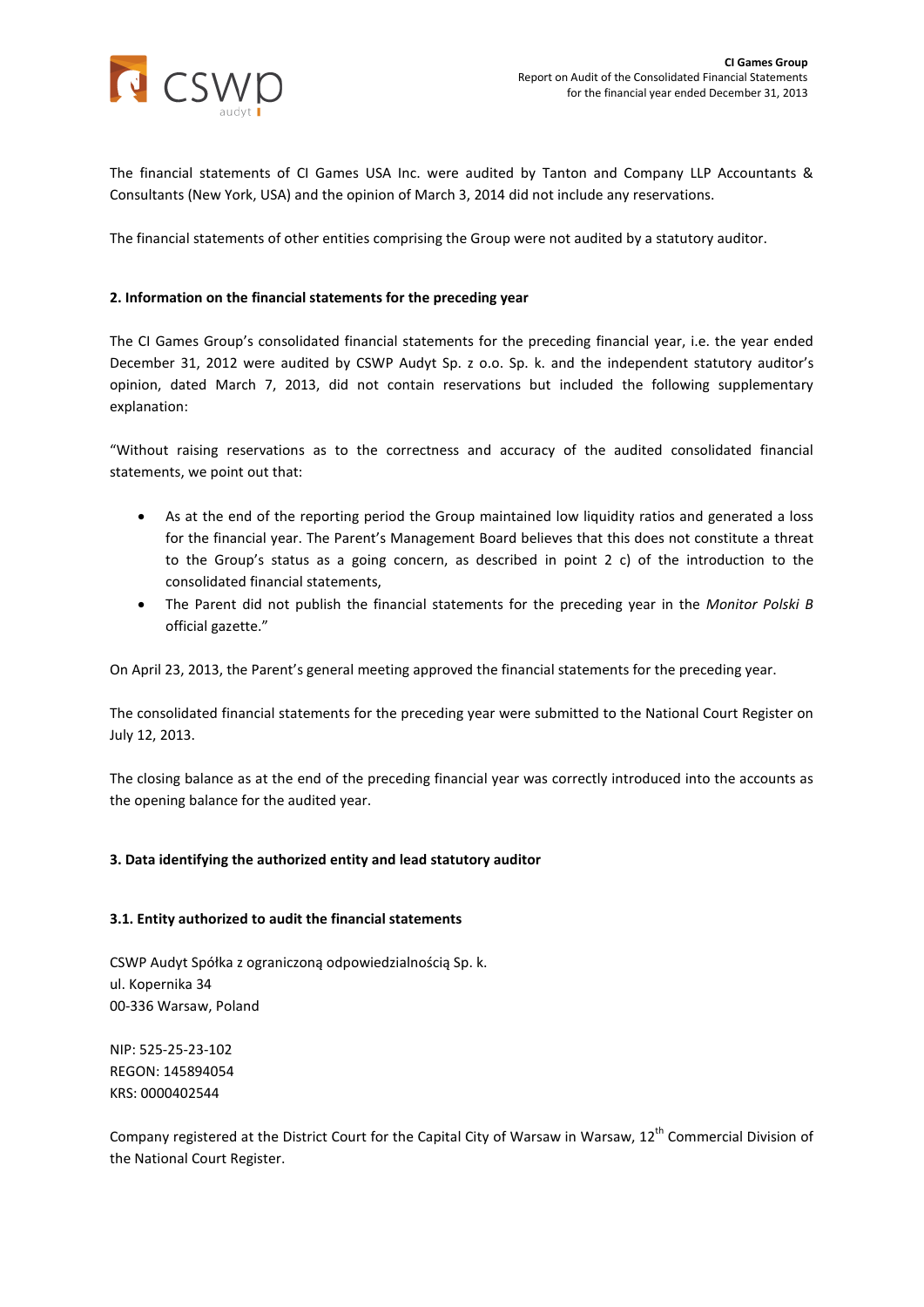

Entry into the list of entities authorized to audit financial statements: no. 3767.

#### <span id="page-9-0"></span>**3.2. Lead statutory auditor**

Jędrzej Szalacha, statutory auditor no. 11505.

#### <span id="page-9-1"></span>**3.3. Information on the agreement on provision of assurance services, audit dates and independence**

The basis for performance of the audit is the agreement of June 19, 2013. The decision on selection of statutory auditor was taken through the resolution of the Parent's Supervisory Board of June 19, 2013.

The time frame for audit of the financial statements at the Parent's registered office was as follows:

- From July 24 to August 1, 2013 initial audit,
- From January 27 to January 31, 2014 and from February 17 to February 21, 2014 final audit.

CSWP Audyt Spółka z ograniczoną odpowiedzialnością Sp. k., the lead statutory auditor and persons participating in the audit of the Group's consolidated financial statements fulfill the requirements for independence in relation to all Group entities in the meaning of art. 56, sections 3 and 4 of the act on statutory auditors and their self-regulation, entities authorized to audit financial statements and public oversight.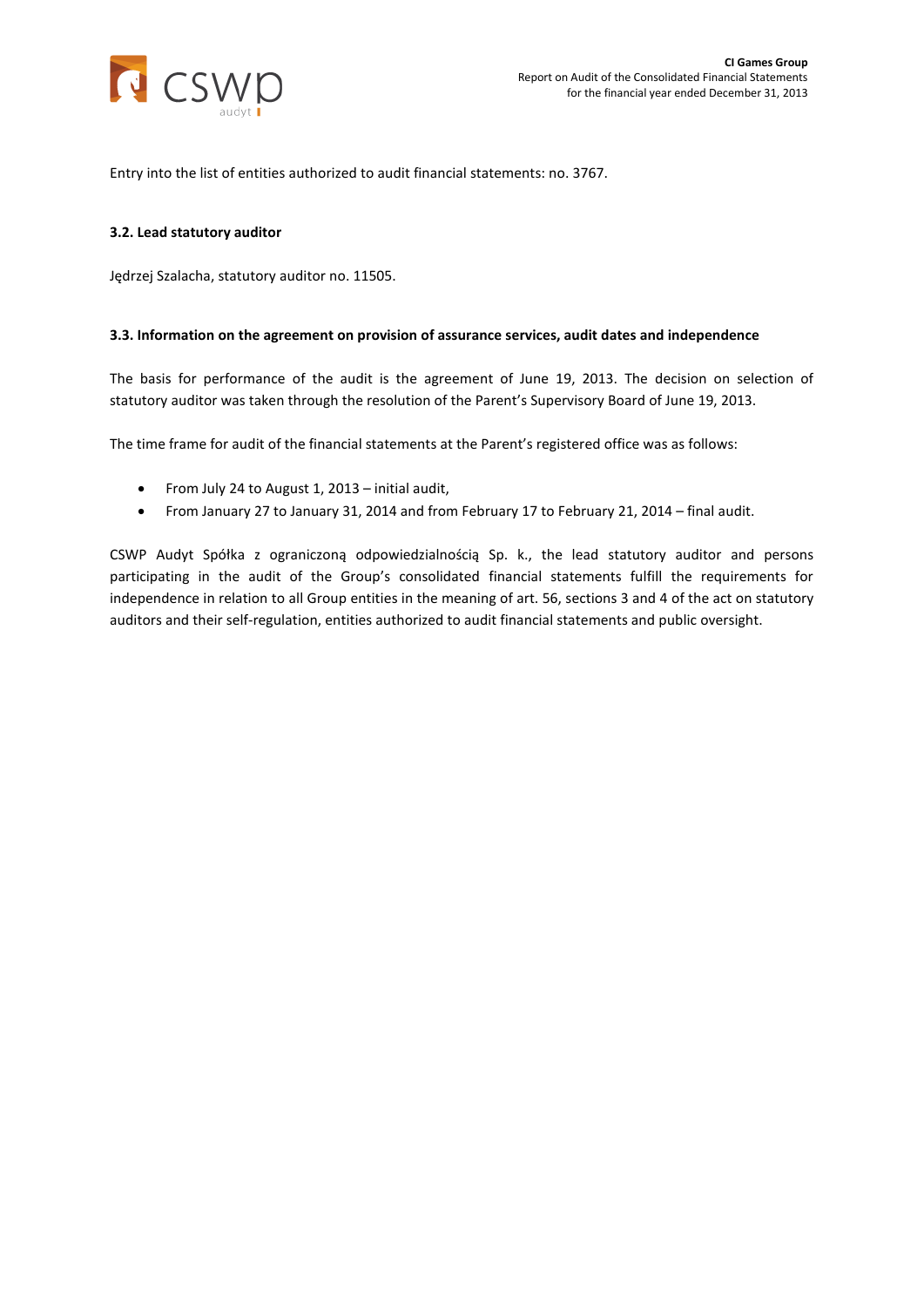

# <span id="page-10-0"></span>**II. ANALYTICAL PART OF THE REPORT**

#### <span id="page-10-1"></span>**1. Group financial data**

# <span id="page-10-2"></span>**1.1. Consolidated balance sheet – assets**

| <b>ASSETS</b>                   | Dec. 31, 2013   | % share in     | Dec. 31, 2012   | % share in     |
|---------------------------------|-----------------|----------------|-----------------|----------------|
|                                 | (PLN thousands) | carrying value | (PLN thousands) | carrying value |
| <b>Non-current assets</b>       |                 |                |                 |                |
| Property, plant and equipment   | 1967            | 2.0            | 1425            | 2.0            |
| Intangible assets               | 43785           | 44.7           | 38 108          | 52.6           |
| Goodwill                        |                 |                | 9               | 0.0            |
| Interests in subsidiaries,      |                 |                |                 |                |
| associates and jointly          |                 |                |                 |                |
| controlled entities             | 5               | 0.0            | 18              | 0.0            |
| Deferred income tax assets      | 22 479          | 22.9           | 5 2 9 1         | 7.3            |
| Other non-current assets        |                 |                | 32              | 0.0            |
| <b>Total non-current assets</b> | 68 236          | 69.6           | 44 883          | 61.9           |
| <b>Current assets</b>           |                 |                |                 |                |
| Inventories                     | 3 3 3 6         | 3.4            | 2 3 5 7         | 3.3            |
| Current investments             | 27              | 0.0            | 43              | 0.1            |
| Advances paid                   | 473             | 0.5            | 100             | 0.1            |
| Trade and other receivables     | 9528            | 9.7            | 6 1 0 8         | 8.4            |
| Income tax receivables          | 3 1 2 5         | 3.2            |                 |                |
| Cash and cash equivalents       | 11 208          | 11.5           | 16 474          | 22.8           |
| Other current assets            | 2064            | 2.1            | 2 4 9 2         | 3.4            |
| <b>Total current assets</b>     | 29 761          | 30.4           | 27 574          | 38.1           |
| <b>TOTAL ASSETS</b>             | 97 997          | 100.0          | 72 457          | 100.0          |

In 2013, the Parent, as a partner in a civil partnership, became an income tax payer on behalf of subsidiary CI Games Spółka Akcyjna Spółka Jawna. The principle assets of CI Games Spółka Akcyjna Spółka Jawna are trademarks which were offset at consolidation. In connection with a temporary difference between the tax value and carrying value of the Group's trademarks, a deferred income tax asset was recognized, resulting in an increase in non-current assets.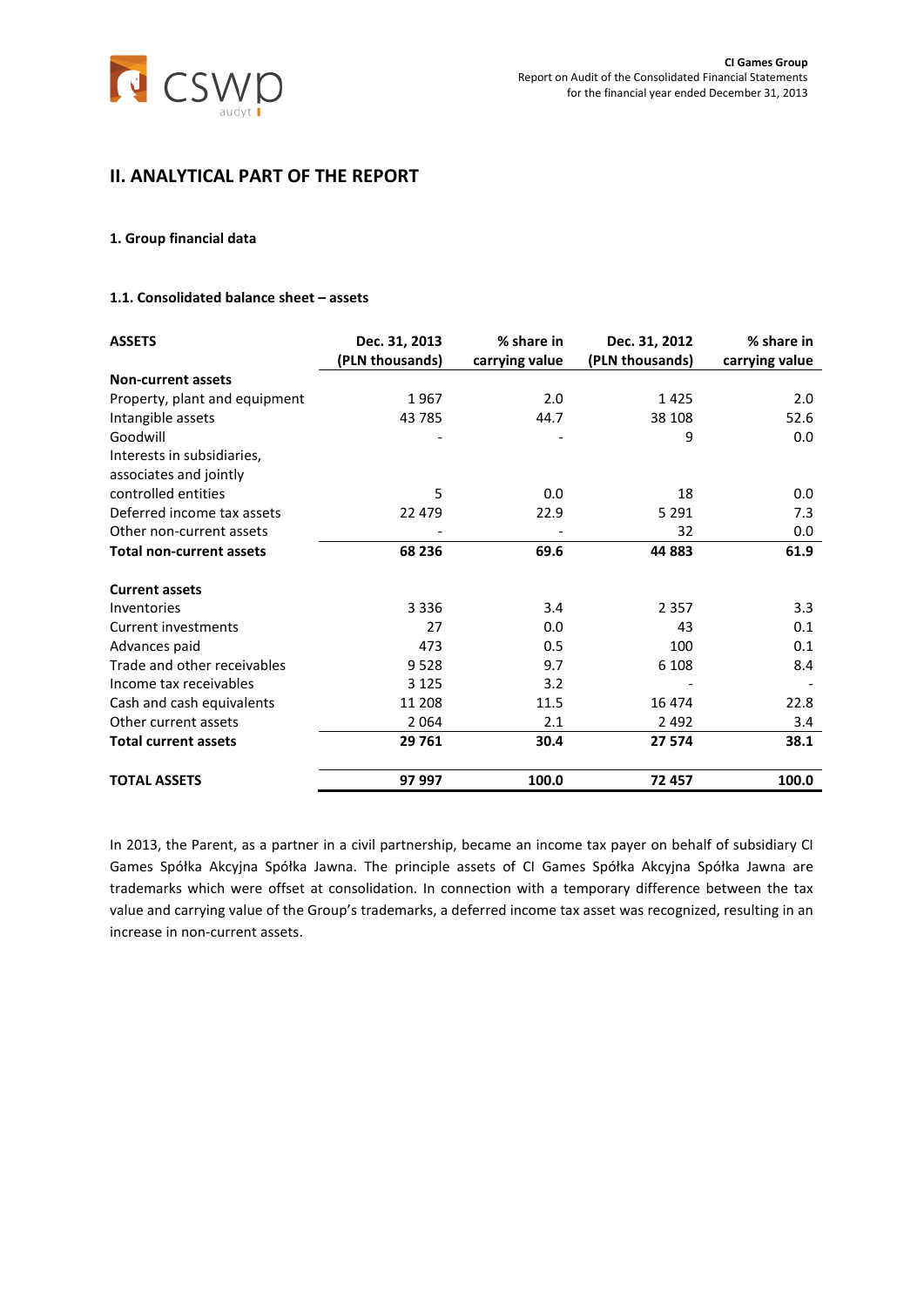

# <span id="page-11-0"></span>**1.2. Consolidated balance sheet – equity and liabilities**

| <b>EQUITY AND LIABILITIES</b>        | Dec. 31, 2013<br>(PLN thousands) | % share in<br>carrying<br>amount | Dec. 31, 2012<br>(PLN thousands) | % share in<br>carrying<br>amount |
|--------------------------------------|----------------------------------|----------------------------------|----------------------------------|----------------------------------|
| <b>Equity</b>                        |                                  |                                  |                                  |                                  |
| Share capital                        | 1391                             | 1.4                              | 1 2 6 5                          | 1.7                              |
| Share premium                        | 15 5 30                          | 15.9                             | 4556                             | 6.3                              |
| Exchange differences on              |                                  |                                  |                                  |                                  |
| translation of foreign               |                                  |                                  |                                  |                                  |
| operations                           | 22                               | 0.0                              | (54)                             | 0.1                              |
| Buy-back provision                   | 16 000                           | 16.3                             | 16 000                           | 22.1                             |
| Retained earnings                    | 47 604                           | 48.6                             | 17891                            | 24.6                             |
| <b>Total equity</b>                  | 80 547                           | 82.2                             | 39 658                           | 54.6                             |
| <b>Liabilities and provisions</b>    |                                  |                                  |                                  |                                  |
| <b>Non-current liabilities</b>       |                                  |                                  |                                  |                                  |
| Provision for pensions and           |                                  |                                  |                                  |                                  |
| similar                              | 33                               | 0.0                              | 32                               | 0.1                              |
| Finance lease liabilities            | 13                               | 0.0                              | 39                               | 0.1                              |
| Deferred income tax provision        | 1076                             | 1.1                              | 44                               | 0.1                              |
| <b>Total non-current liabilities</b> | 1 1 2 2                          | 1.1                              | 115                              | 0.3                              |
| <b>Current liabilities</b>           |                                  |                                  |                                  |                                  |
| Borrowings including credits,        |                                  |                                  |                                  |                                  |
| loans and debt instruments           | 5720                             | 5.9                              | 20 602                           | 28.4                             |
| Deferred tax liabilities             | 492                              | 0.5                              |                                  |                                  |
| Trade payables                       | 8 2 9 0                          | 8.5                              | 8030                             | 11.1                             |
| Finance lease liabilities            | 25                               | 0.0                              | 51                               | 0.1                              |
| <b>Other liabilities</b>             | 302                              | 0.3                              | 286                              | 0.3                              |
| Other current provisions             | 1499                             | 1.5                              | 988                              | 1.4                              |
| Deferred income                      |                                  |                                  | 2727                             | 3.8                              |
| <b>Total current liabilities</b>     | 16 3 28                          | 16.7                             | 32 684                           | 45.1                             |
| <b>TOTAL EQUITY AND LIABILITIES</b>  | 97 997                           | 100.0                            | 72 457                           | 100.0                            |

Equity increased in comparison with the preceding year as a result of the net profit generated for 2013 and a share issue.

The decrease in liabilities results from repayment of bonds which were issued by the Parent to finance the Sniper: Ghost Warrior 2 release that took place in March 2013.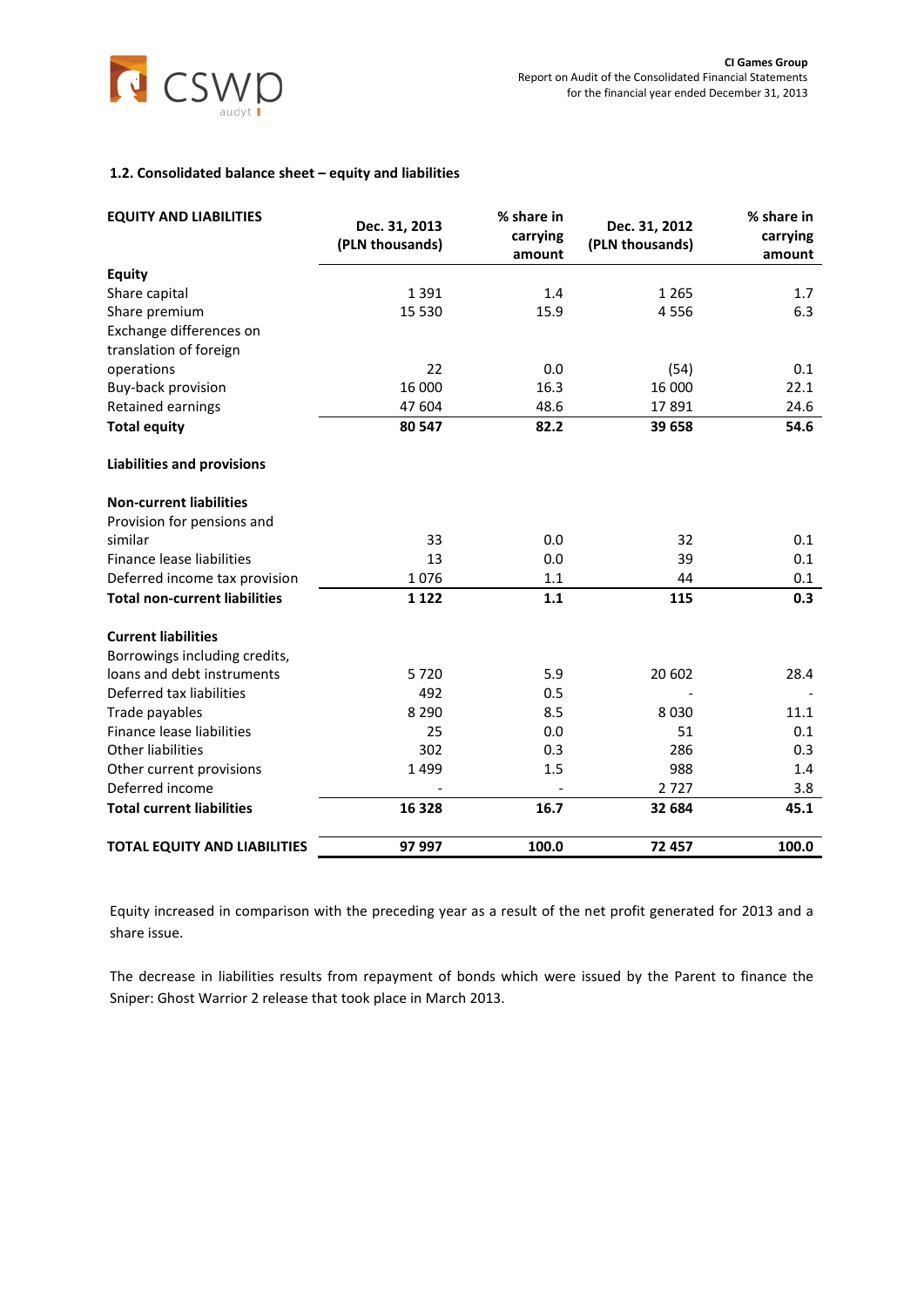

## <span id="page-12-0"></span>**1.3. Consolidated statement of profit and loss**

|                                                         | Jan. 1, 2013 -<br>Dec. 31, 2013<br>(PLN thousands) | % share in<br>revenue from<br>sales | Jan. 1, 2012 -<br>Dec. 31, 2012<br>(PLN thousands) | % share in<br>revenue from<br>sales |
|---------------------------------------------------------|----------------------------------------------------|-------------------------------------|----------------------------------------------------|-------------------------------------|
| <b>CONTINUING OPERATIONS</b>                            |                                                    |                                     |                                                    |                                     |
| Net revenue from sales                                  |                                                    |                                     |                                                    |                                     |
| Revenue from sale of products and<br>services           | 66 188                                             | 61.7                                | 40 151                                             | 97.4                                |
| Revenue from sale of goods for<br>resale and materials  | 41 102                                             | 38.3                                | 1054                                               | 2.6                                 |
|                                                         | 107 290                                            | 100.0                               | 41 205                                             | 100.0                               |
| Cost of products, goods for resale<br>and services sold |                                                    |                                     |                                                    |                                     |
| Cost of manufacture of products<br>sold                 | (56984)                                            | 53.1                                | (29585)                                            | 71.8                                |
| Value of goods for resale and<br>materials sold         | (606)                                              | 0.6                                 | (641)                                              | 1.6                                 |
|                                                         | (57590)                                            | 53.7                                | (30 226)                                           | 73.4                                |
| Gross profit/(loss) on sales                            | 49 700                                             | 46.3                                | 10979                                              | 26.6                                |
| Other operating revenue                                 | 1 1 7 5                                            | 1.1                                 | 329                                                | 0.8                                 |
| <b>Distribution costs</b>                               | (18269)                                            | 17.1                                | (9691)                                             | 23.5                                |
| Administrative expenses                                 | (6612)                                             | 6.3                                 | (5973)                                             | 14.5                                |
| Other operating costs                                   | (10236)                                            | 9.5                                 | (17074)                                            | 41.4                                |
| Profit/(loss) on operating<br><i>activities</i>         | 15758                                              | 14.7                                | (21430)                                            | 52.0                                |
| Finance income                                          | 107                                                | 0.1                                 | 442                                                | 1.1                                 |
| Finance costs                                           | (1827)                                             | 1.7                                 | (2383)                                             | 5.8                                 |
| Profit/(loss) before tax                                | 14038                                              | 13.1                                | (23 371)                                           | 56.7                                |
| Income tax                                              | 15 675                                             | 14.6                                | 3577                                               | 8.7                                 |
| Profit/(loss) on continuing<br>operations               | 29 7 13                                            | 27.7                                | (19794)                                            | 48.0                                |
| Net profit/(loss)                                       | 29 713                                             | 27.7                                | (19794)                                            | 48.0                                |

The increase in revenue and profitability results primarily from the March 2013 release of Sniper: Ghost Warrior 2.

The 2013 result was also substantially affected by the recognition of a deferred income tax asset concerning a temporary difference between the book value and tax value of trademarks belonging to the Group.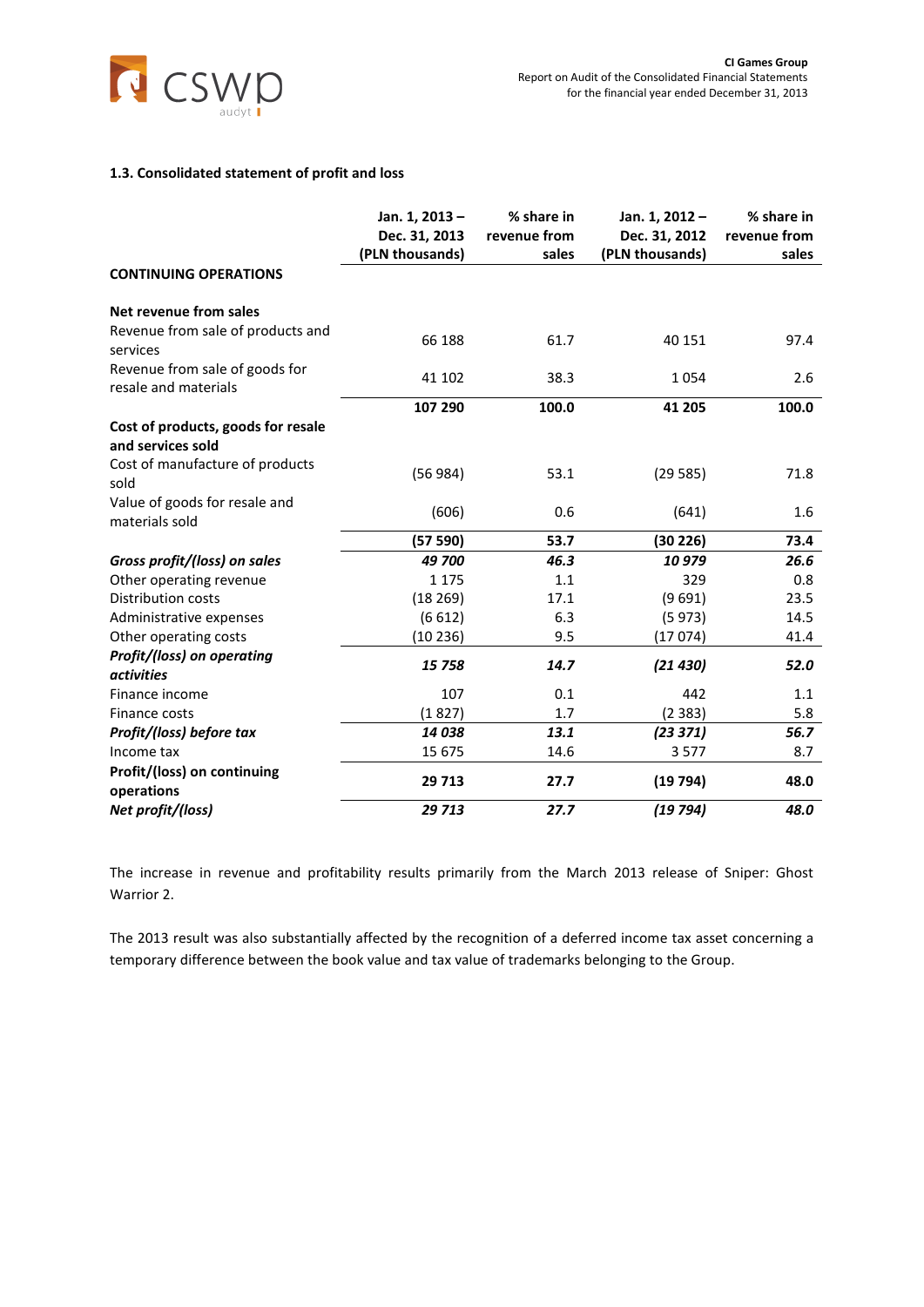

## <span id="page-13-0"></span>**1.4. Consolidated statement of comprehensive income**

|                                                      | Jan. 1, 2013-<br>Dec. 31, 2013<br>(PLN thousands) | % share in<br>revenue from<br>sales | Jan. 1, 2012 -<br>Dec. 31, 2012<br>(PLN thousands) | % share in<br>revenue from<br>sales |
|------------------------------------------------------|---------------------------------------------------|-------------------------------------|----------------------------------------------------|-------------------------------------|
| Net profit                                           | 29 713                                            | 27.7                                | (19 794)                                           | (48.0)                              |
| Total other comprehensive income                     |                                                   |                                     |                                                    |                                     |
| Result of translation of foreign                     |                                                   |                                     |                                                    |                                     |
| operations                                           | 76                                                | 0.1                                 | (44)                                               | 0.1                                 |
| Result of hedging instrument                         |                                                   |                                     |                                                    |                                     |
| measurement                                          |                                                   | $\overline{\phantom{a}}$            | 2098                                               | 5.1                                 |
|                                                      | 76                                                | 0.1                                 | 2054                                               | 5.0                                 |
| Total comprehensive income for<br>the financial year | 29 789                                            | 27.8                                | (17740)                                            | 43.1                                |

In 2012, other comprehensive income mainly concerned reversal of hedging instrument measurement which was done as at December 31, 2011.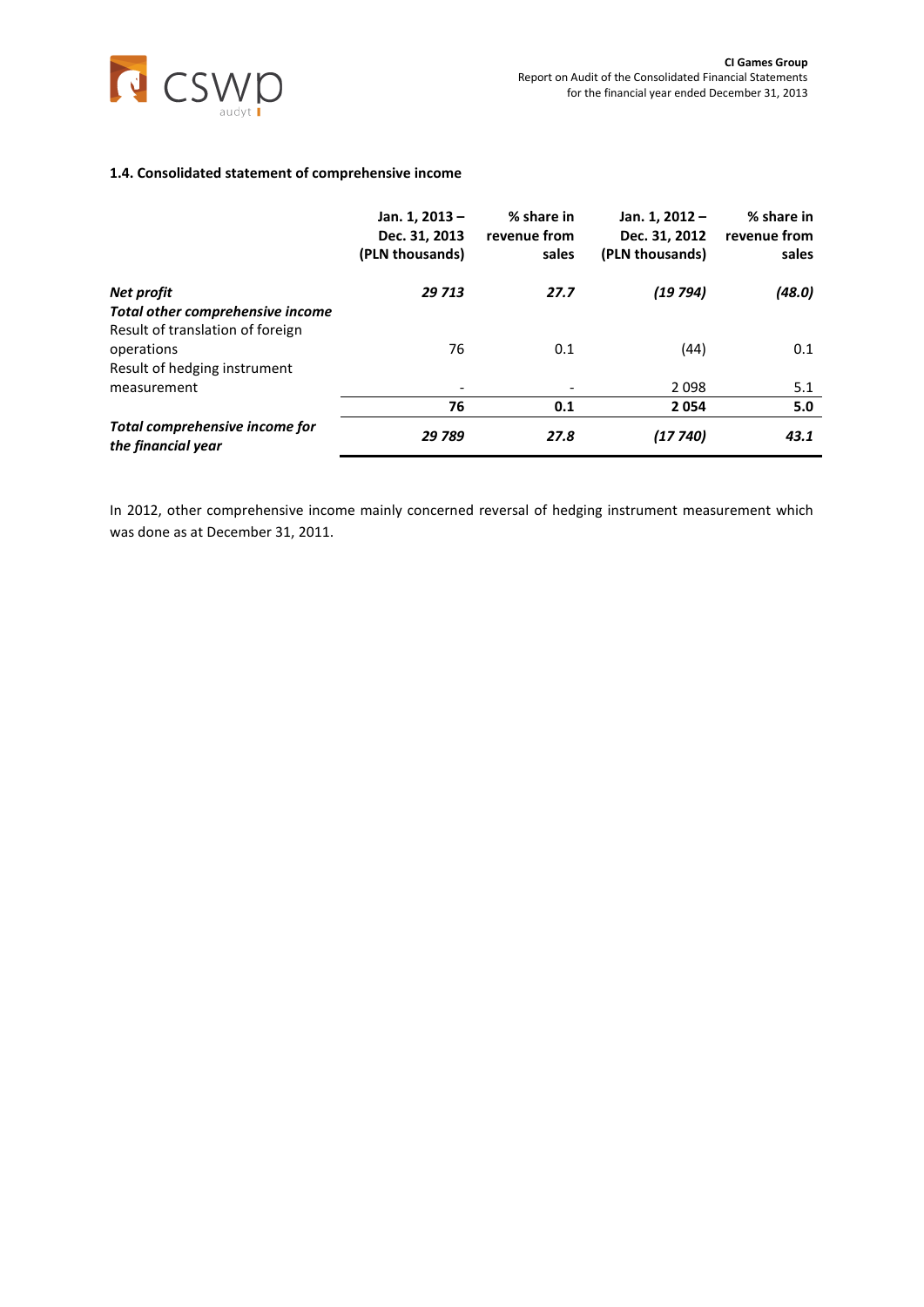

## <span id="page-14-0"></span>**2. Analysis of the Group's financial data**

|    |                                                                                   | 2013    | 2012           | 2011    |
|----|-----------------------------------------------------------------------------------|---------|----------------|---------|
| 1. | Net sales margin                                                                  |         |                |         |
|    | Net profit x 100%<br>Net revenue                                                  | 27.7%   | Negative value | 20.7%   |
| 2. | <b>Return on equity</b>                                                           |         |                |         |
|    | Net profit x 100%<br>Equity - net profit                                          | 58.5%   | Negative value | 41.4%   |
| 3. | <b>Receivables turnover</b>                                                       |         |                |         |
|    | Net trade receivables x 365 days<br>Net revenue from sales                        | 32 days | 54 days        | 65 days |
| 4. | Debt ratio                                                                        |         |                |         |
|    | Liabilities and provisions for liabilities x 100%<br>Total equity and liabilities | 17.8%   | 45.4%          | 18.2%   |
| 5. | <b>Current ratio</b>                                                              |         |                |         |
|    | Current assets<br><b>Current liabilities</b>                                      | 1.8     | 0.8            | 3.3     |

The Group's FY results are substantially dependent on game releases due to the fact that the majority of sales take place in the initial post-release period, i.e. "day one." Once a game is released, it is fairly easy to predict whether it will be a success or will impairment losses need to be recognized.

Due to the above, ratios are incomparable from year to year, and are thus not subject to interpretation.

2013 saw the release of Sniper: Ghost Warrior 2, however other unprofitable game projects resulted in the recognition of a PLN 8 million impairment loss.

The Group intends to release two important games in 2014, works on which are currently being finalized.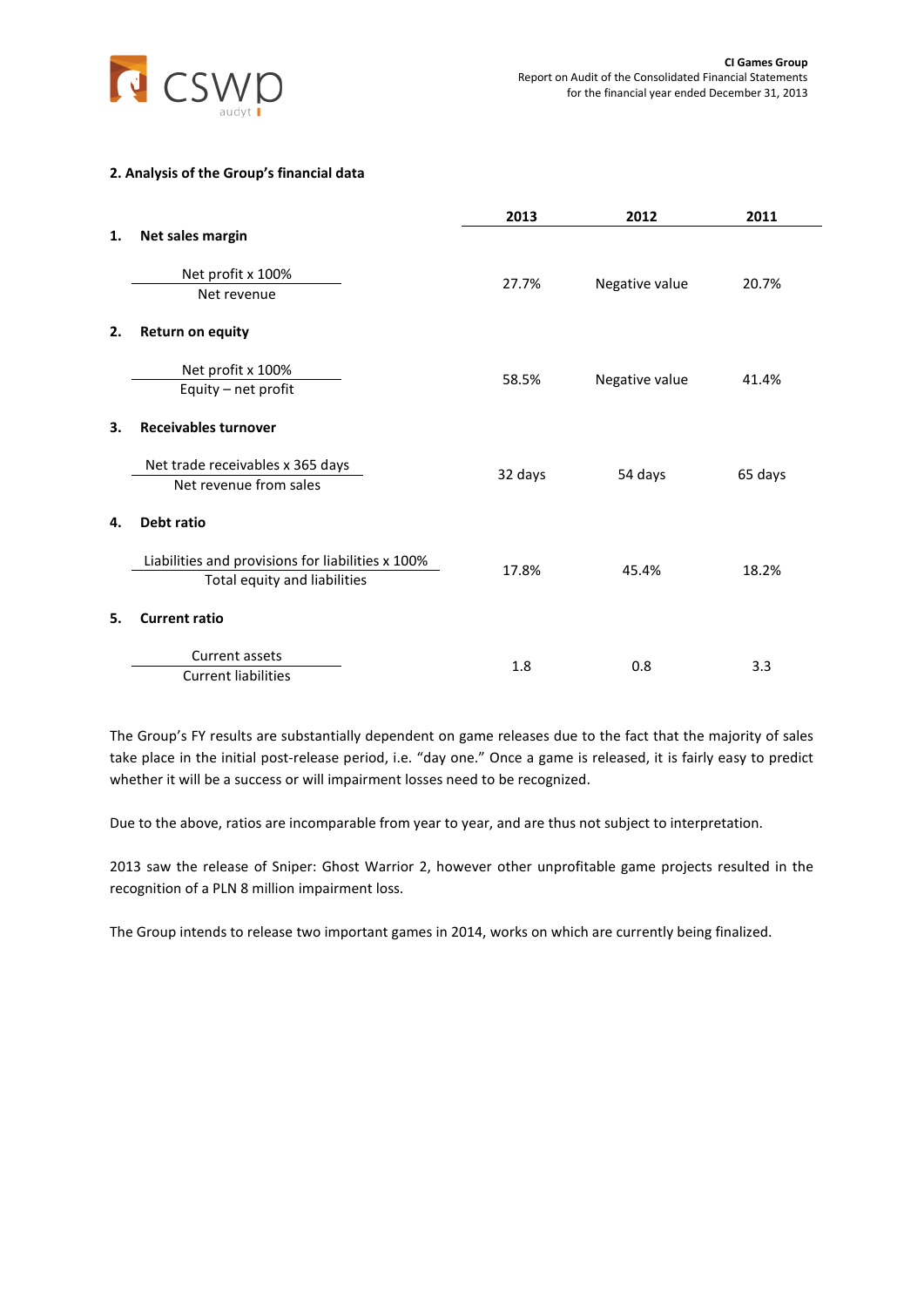

# <span id="page-15-0"></span>**III. DETAILED PART OF THE REPORT**

#### <span id="page-15-1"></span>**1. Extent of the audit**

The audit was carried out for the shareholders and Supervisory Board of CI Games S.A., having its registered office in Warsaw at ul. Puławska 182.

The consolidated financial statements comprise a consolidated balance sheet drawn up as at December 31, 2013, consolidated statement of profit and loss, consolidated statement of comprehensive income, consolidated statement of changes in equity, consolidated statement of cash flows for the financial year January 1 to December 31, 2013, and notes to the consolidated financial statements.

There was no limitation in the extent of the audit and the Parent's Management Board submitted and provided access to all declarations, explanations, documents and information requested by the auditor.

#### <span id="page-15-2"></span>**2. Basis for drawing up the consolidated financial statements**

The consolidated financial statements were drawn up in accordance with International Accounting Standards, International Financial Reporting Standards and associated interpretations published in the form of European Commission regulations, and where not governed by such standards then appropriate to the requirements of the Polish Accounting Act and secondary legislation issued on its basis.

#### <span id="page-15-3"></span>**3. Group accounting principles and financial year**

All entities within the Group which are subject to consolidation consistently and diligently apply the unified adopted accounting principles (policies) approved by the Parent's Management Board.

All entities within the Group which are subject to consolidation drew up financial statements for the financial year January 1 to December, 31 2013.

#### <span id="page-15-4"></span>**4. Information on consolidation documentation**

The Parent's Management Board provided complete and accurate consolidation documentation, including:

- the financial statements of all entities within the Group which are subject to consolidation,
- lists of corrections and exclusions necessary to draw up the consolidated financial statements, in particular: the acquisition value of shares in subsidiaries held by the Parent and the share of net assets of the subsidiaries corresponding to the Parent's share in these entities' ownership structure; intergroup settlements (receivables and payables) and inter-group transactions (revenue and costs) for the entities subject to consolidation; exclusions of unrealized results of entities subject to consolidation, recognized as assets and dividends.